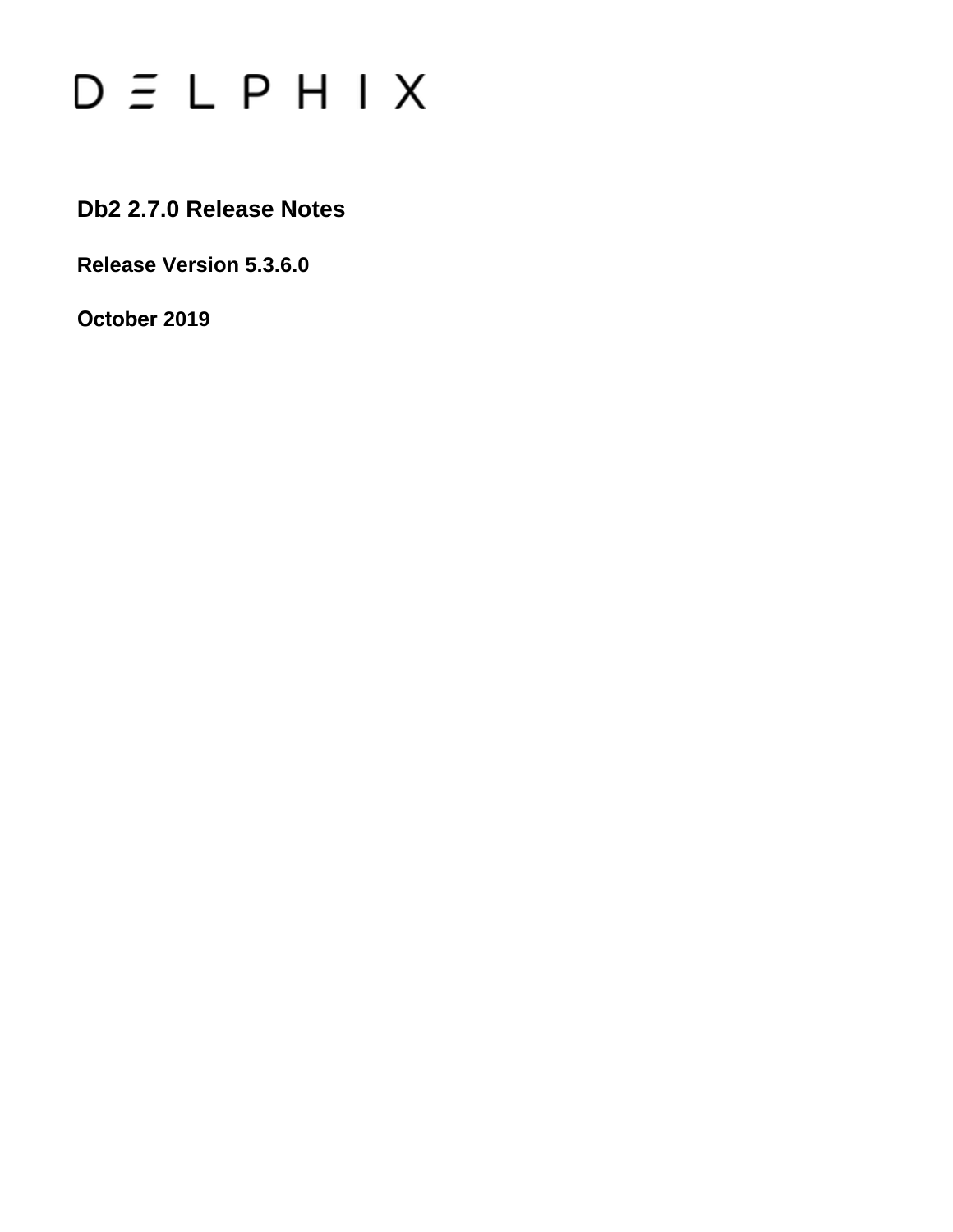Db2 2.7.0 Release Notes

You can find the most up-to-date technical documentation at:

**[docs.delphix.com](http://docs.delphix.com)** The Delphix Web site also provides the latest product updates.

If you have comments about this documentation, submit your feedback to: infodev@delphix.com

© 2019 Delphix Corp. All rights reserved.

Delphix and the Delphix logo and design are registered trademarks or trademarks of Delphix Corp. in the United States and/or other jurisdictions.

All other marks and names mentioned herein may be trademarks of their respective companies.

Delphix Corp. 1400 Seaport Blvd, Suite 200 Redwood City, CA 94063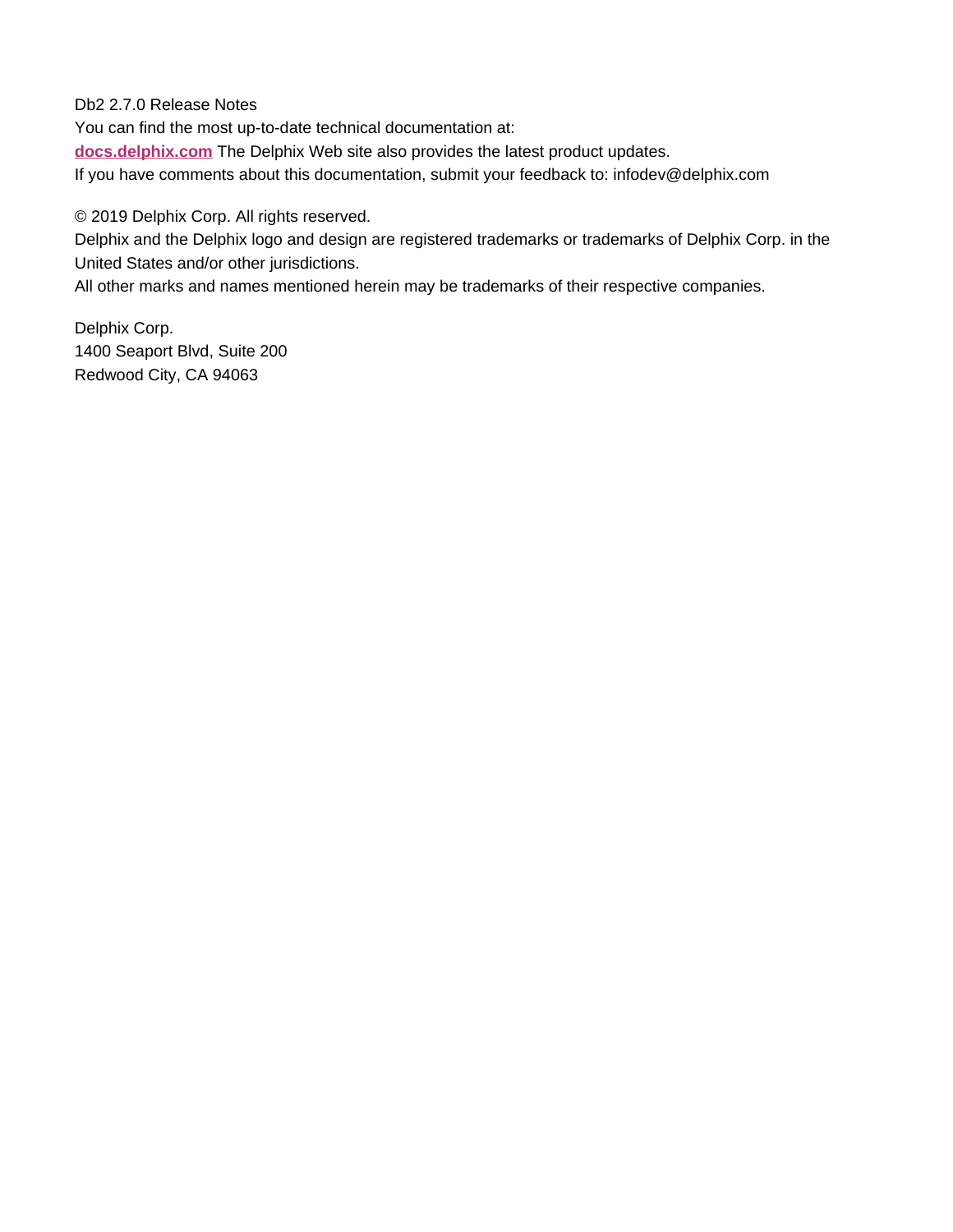### **DB2 2.7.0 Release Notes**

# **New Features**

Db2 Plugin version 2.7.0 introduces two changes that will improve user experience and enhance the plugin functionality.

- 1. Following UI changes were introduced on add dSource and provision vFile pages:
	- a. add dSource page :
		- i. **logarchmeth1** field was removed This field is not required on UI as users can specify this Db2 configuration parameter in the configuration settings field.
		- ii. Some Fields were renamed and reordered, field descriptions were improved.
			- 1. Field name changes are as follows :

| Old field name                        | New field name                                    | <b>Type</b>         |
|---------------------------------------|---------------------------------------------------|---------------------|
| Delphix Recovery, Backups and<br>Logs | <b>Customer Supplied Archive Logs</b>             | Checkb<br>OX.       |
| Log Path                              | Archive Log Path                                  | Text                |
| Copy to Apply                         | Archive Log Location is READ<br><b>ONLY</b>       | Checkb<br><b>OX</b> |
| <b>HADR</b>                           | Link against source using HADR                    | Checkb<br>OX.       |
| <b>Config Settings</b>                | <b>Staging Database Configuration</b><br>Settings | Text                |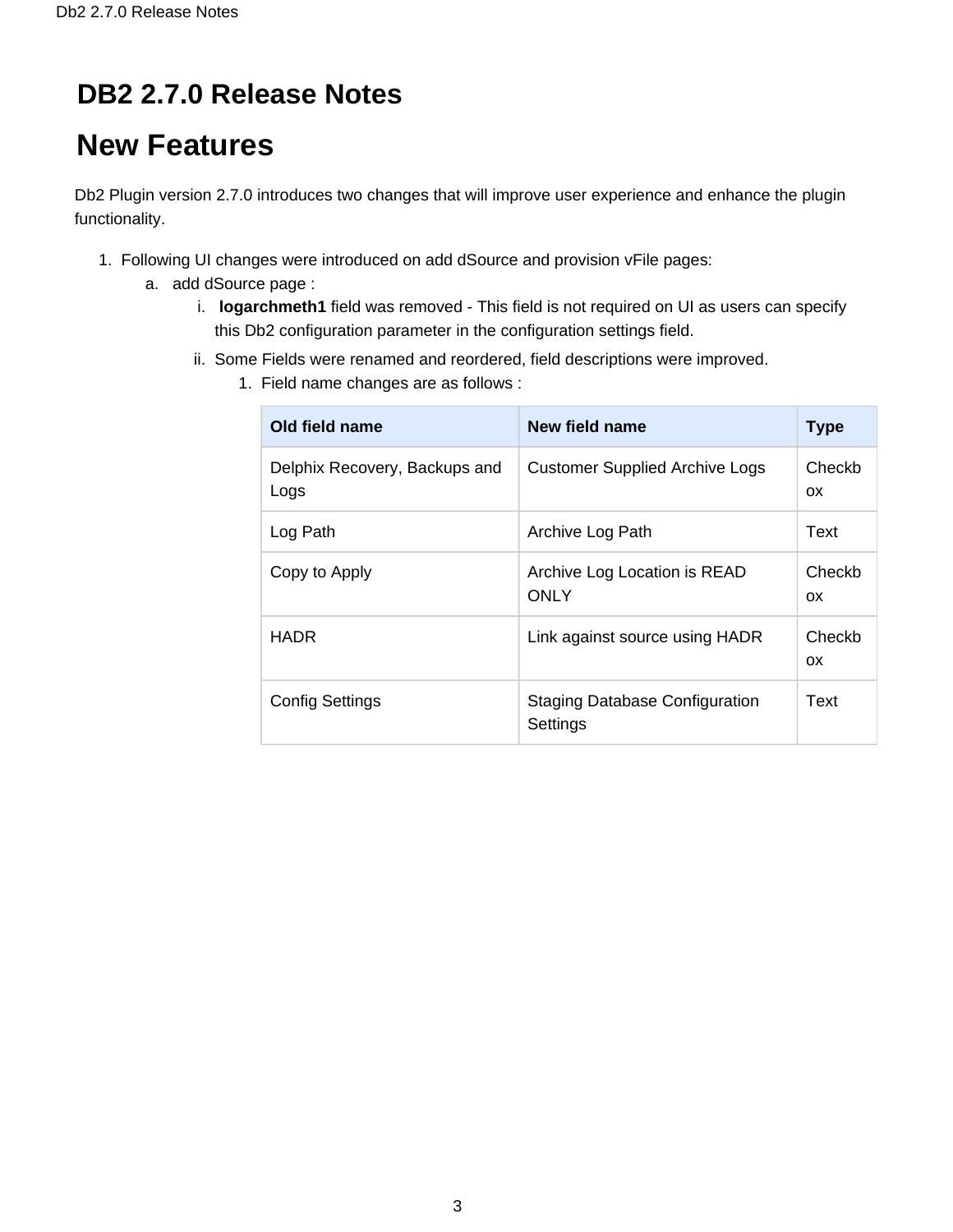2. New UI **add dSource** page is as follows :

| Data Type                                                                                                                                                                                                                                                                                          |        |
|----------------------------------------------------------------------------------------------------------------------------------------------------------------------------------------------------------------------------------------------------------------------------------------------------|--------|
| AppData                                                                                                                                                                                                                                                                                            |        |
| Database Name (Required)                                                                                                                                                                                                                                                                           |        |
|                                                                                                                                                                                                                                                                                                    |        |
| Database name to restore from.                                                                                                                                                                                                                                                                     |        |
| <b>Backup Path</b>                                                                                                                                                                                                                                                                                 |        |
|                                                                                                                                                                                                                                                                                                    |        |
| Location of backup files on the Staging host. Staging host selection will be required before completing this wizard. Default backup file location is the instance home directory.<br>Customer Supplied Archive Logs                                                                                |        |
| Link a database, optionally providing the location of Archive Logs.                                                                                                                                                                                                                                |        |
| Archive Log Path                                                                                                                                                                                                                                                                                   |        |
|                                                                                                                                                                                                                                                                                                    |        |
| Location of Customer Supplied Archive Logs which will be applied to the staging database prior to any snapshot. Path must be present on the Staging host.                                                                                                                                          |        |
| Archive Log Location is READ ONLY                                                                                                                                                                                                                                                                  |        |
| Allow Delphix to copy archive logs to a temporary location, apply the logs, remove the temporary log store and then snapshot the updated staging database. This strategy may be applicable where archive logs are shared<br>from production over NFS and the preference is to set the share to RO. |        |
| E Link against source using HADR                                                                                                                                                                                                                                                                   |        |
| Enabling this option will configure the staging host as a HADR Standby.<br><b>HADR Primary Hostname</b>                                                                                                                                                                                            |        |
|                                                                                                                                                                                                                                                                                                    |        |
| The host name where the primary database resides (required for HADR databases).                                                                                                                                                                                                                    |        |
| <b>HADR Primary SVC</b>                                                                                                                                                                                                                                                                            |        |
|                                                                                                                                                                                                                                                                                                    |        |
| HADR Primary SVC port value (required for HADR databases).                                                                                                                                                                                                                                         |        |
| <b>HADR Standby SVC</b>                                                                                                                                                                                                                                                                            |        |
|                                                                                                                                                                                                                                                                                                    |        |
| HADR Standby SVC port value (required for HADR databases).                                                                                                                                                                                                                                         |        |
| <b>HADR Target List</b>                                                                                                                                                                                                                                                                            |        |
|                                                                                                                                                                                                                                                                                                    |        |
| HADR Target list 'host:port host:port host:port' values (required for HADR with multiple standby databases).                                                                                                                                                                                       |        |
| Plugin Hook Flag<br>Execute custom scripts when linking a dSource                                                                                                                                                                                                                                  |        |
| Plugin Pre-Restore Hook                                                                                                                                                                                                                                                                            |        |
|                                                                                                                                                                                                                                                                                                    |        |
| Execute custom scripts prior to any recovery operation.                                                                                                                                                                                                                                            |        |
| <b>Plugin Post-Restore Hook</b>                                                                                                                                                                                                                                                                    |        |
|                                                                                                                                                                                                                                                                                                    |        |
| Execute custom scripts following database recovery as a part of linking or resync operations.                                                                                                                                                                                                      |        |
| <b>Staging Database Configuration Settings</b>                                                                                                                                                                                                                                                     |        |
|                                                                                                                                                                                                                                                                                                    |        |
| $+$ Add                                                                                                                                                                                                                                                                                            |        |
| Customise Staging Database configuration settings. For example DATABASE_MEMORY, LOGFILSIZ. See db2 get database configuration for database_name                                                                                                                                                    |        |
|                                                                                                                                                                                                                                                                                                    |        |
|                                                                                                                                                                                                                                                                                                    |        |
|                                                                                                                                                                                                                                                                                                    |        |
|                                                                                                                                                                                                                                                                                                    |        |
| Cancel<br>Back<br>Next                                                                                                                                                                                                                                                                             | Submit |
|                                                                                                                                                                                                                                                                                                    |        |

- iii. HADR checkbox option, which was checked by default till now, will not be checked going forward. So going forward, non-HADR type of ingestion will be the default ingestion type.
- b. Provision vFile page :

Field name changes are as follows :

| Old field name         | New field name                                 | <b>Type</b> |
|------------------------|------------------------------------------------|-------------|
| <b>Config Settings</b> | Virtual Database Configuration Settings   Text |             |

- 2. Permission of **mnts**, **logs** and **code** folders at **<Toolkit dir>/DB2** location has been changed to **775** from **777.** It is assumed that the primary group of the primary environment user (user which is used to do discovery) must be shared with the instance user. If you don't want to share any group between primary environment user and the instance user, then please follow the steps below to allow the plugin to access these folders via instance user:
	- a. Create a config file name as **advanceConfFlag.conf** at location **<Toolkit directory>/** with primary environment user.
	- b. Add the below line in this config file.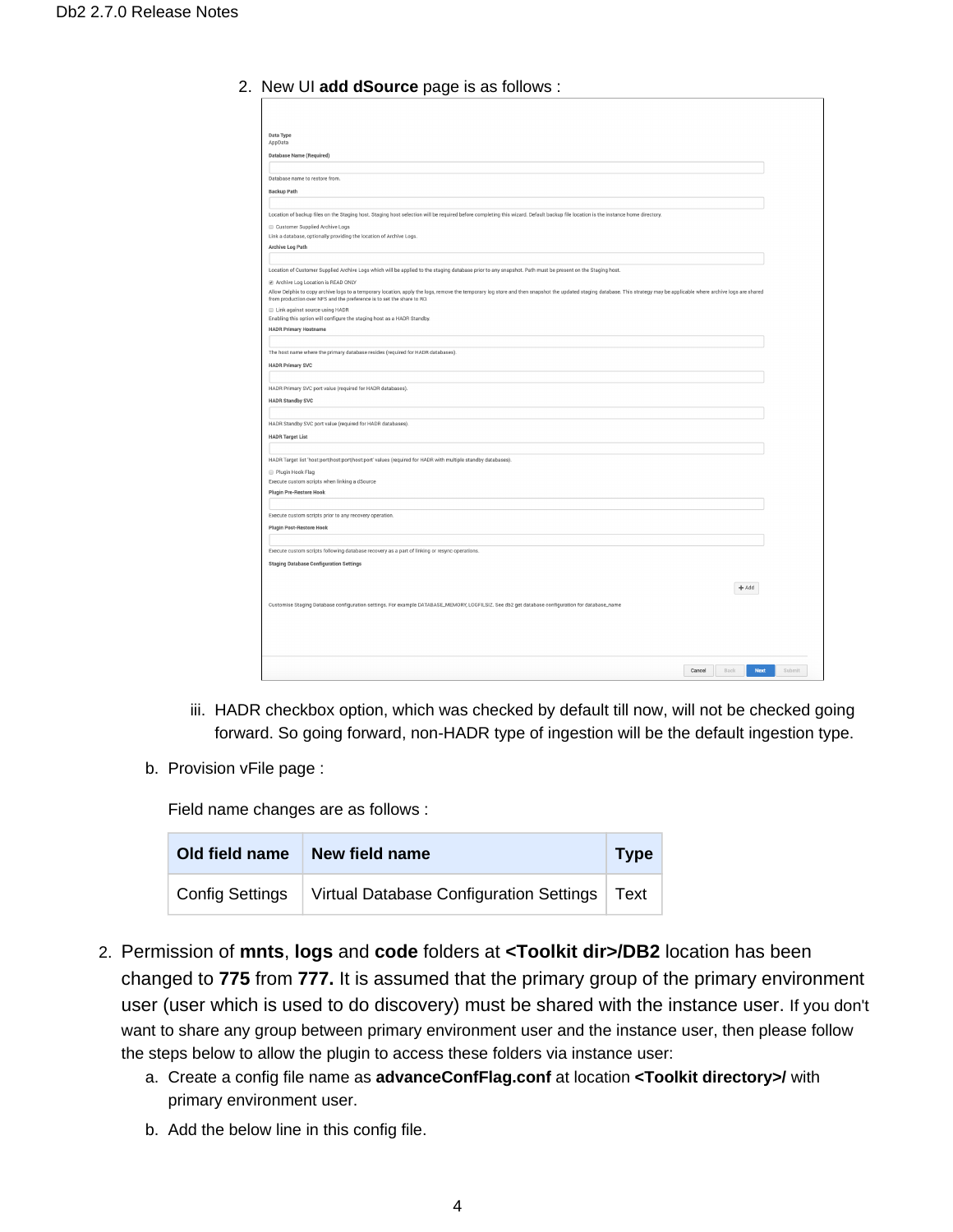#### i. **notCommonGroupFlag**=**true**

c. Refresh the environment**.**

### Migration and Compatibility

#### **Supported DBMS Versions**

- Db2 Enterprise Server Edition 10.5
- Db2 Advanced Enterprise Server Edition 10.5
- Db2 Enterprise Server Edition 11.1
- Db2 Advanced Enterprise Server Edition 11.1
- Db2 Developer Edition 11.1 (on RHEL 6.7)

#### **Supported Operating Systems**

- **[Red Hat Enterprise Linux \(RHEL\)](#page-4-0)** 
	- **[ESE and AESE Support](#page-4-1)**
- **[Supported Db2 Fixpack with Delphix Engine](#page-5-0)**
	- **[Db2 11.1 Fix Packs](#page-5-1)** 
		- **[Db2 11. Fix Packs Non-HADR Linking](#page-5-2)**
		- **[Db2 11. Fix Packs HADR Linking](#page-6-0)**
		- **[Db2 11. Fix Packs Provisioning](#page-6-1)**
	- **[Db2 10.5 Fix Packs](#page-6-2)**
		- **[Db2 10.5 Fix Packs NON HADR linking](#page-6-3)**
		- **[Db2 10.5 Fix Packs HADR Linking](#page-7-0)**
		- **[Db2 10.5 Fick Packs HADR-NON HADR Provision](#page-7-1)**
- **[Advanced Interactive eXecutive \(AIX\)](#page-8-0)**
- **[Plugin/Delphix Engine Compatibility](#page-8-1)**

#### Λ

- 1. ESE: Enterprise Server Edition
- 2. AESE: Advanced Enterprise Server Edition
- 3. As of Delphix Engine 5.1.6 For the supported Db2 versions, Delphix supports the correspondin g Db2 Developer edition where the vendor, IBM, supports it
- 4. 64-bit OS support only

### <span id="page-4-1"></span><span id="page-4-0"></span>**Red Hat Enterprise Linux (RHEL)**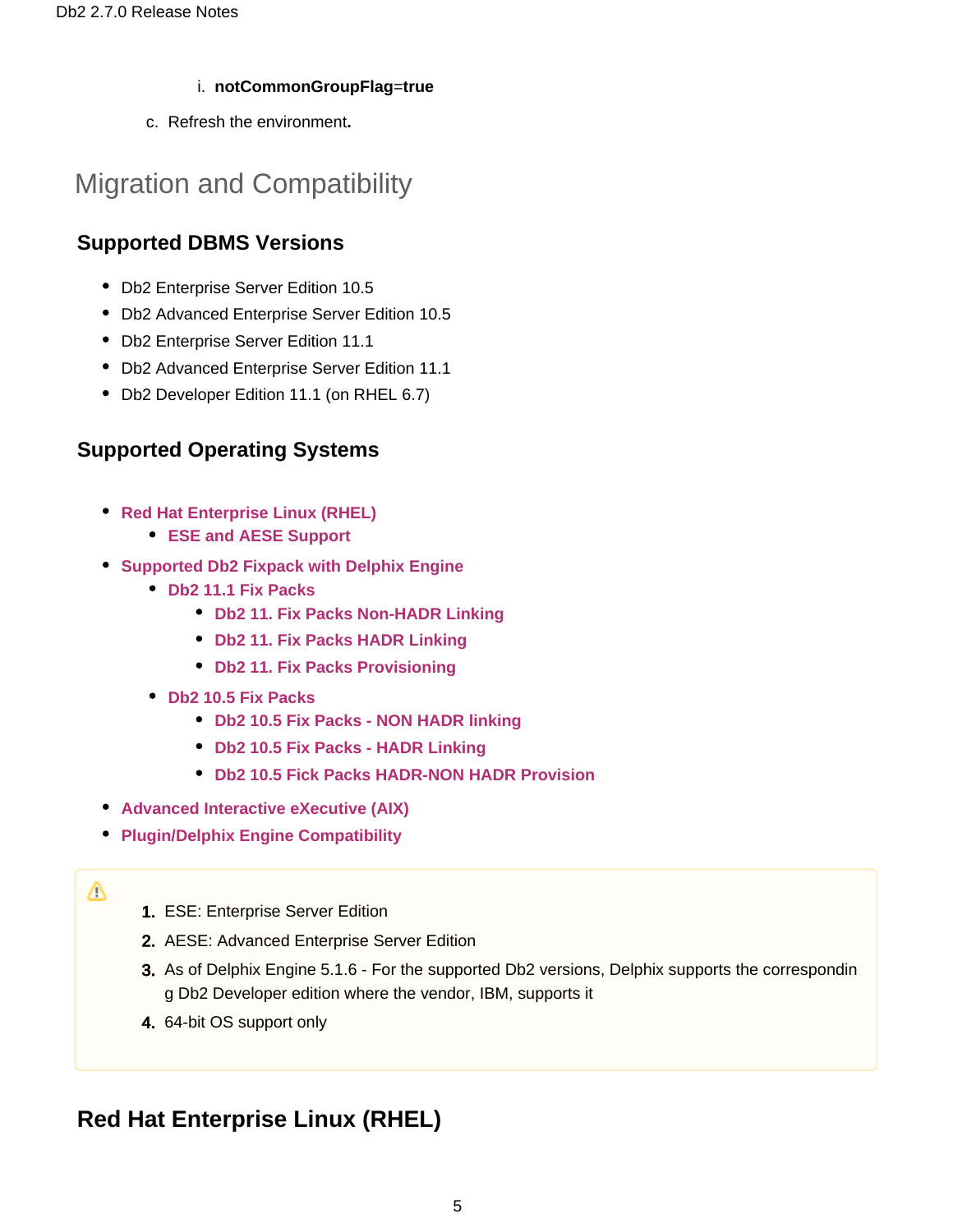#### **ESE and AESE Support**

| <b>Supported DBMS Version</b> |                             | <b>ESE 10.5</b> | <b>AESE 10.5</b> | <b>ESE 11.1</b>      | <b>AESE 11.1</b>     |  |
|-------------------------------|-----------------------------|-----------------|------------------|----------------------|----------------------|--|
|                               | <b>Supported OS Version</b> |                 |                  |                      |                      |  |
|                               | RHEL 6.0                    | Not Supported   | Not Supported    | <b>Not Supported</b> | <b>Not Supported</b> |  |
|                               | RHEL 6.1                    | Not Supported   | Not Supported    | Not Supported        | Not Supported        |  |
|                               | <b>RHEL 6.2</b>             | Not Supported   | Not Supported    | Not Supported        | Not Supported        |  |
|                               | <b>RHEL 6.3</b>             | Not Supported   | Not Supported    | Not Supported        | Not Supported        |  |
|                               | RHEL 6.4                    | Supported       | Supported        | Not Supported        | Not Supported        |  |
|                               | <b>RHEL 6.5</b>             | Supported       | Supported        | Not Supported        | Not Supported        |  |
|                               | RHEL 6.6                    | Supported       | Supported        | Not Supported        | Not Supported        |  |
|                               | RHEL 6.7                    | Supported       | Supported        | Supported            | Supported            |  |
|                               | RHEL 6.8                    | Supported       | Supported        | Supported            | Supported            |  |
|                               | RHEL 6.9                    | Supported       | Supported        | Supported            | Supported            |  |
|                               | <b>RHEL 7.0</b>             | Supported       | Supported        | Supported            | Supported            |  |
|                               | <b>RHEL 7.1</b>             | Supported       | Supported        | Supported            | Supported            |  |
|                               | <b>RHEL 7.2</b>             | Supported       | Supported        | Supported            | Supported            |  |
|                               | <b>RHEL 7.3</b>             | Supported       | Supported        | Supported            | Supported            |  |
|                               | <b>RHEL 7.4</b>             | Supported       | Supported        | Supported            | Supported            |  |
|                               | <b>RHEL 7.5</b>             | Supported       | Supported        | Supported            | Supported            |  |
|                               | <b>RHEL 7.6</b>             | Supported       | Supported        | Supported            | Supported            |  |

### <span id="page-5-0"></span>**Supported Db2 Fixpack with Delphix Engine**

#### <span id="page-5-1"></span>**Db2 11.1 Fix Packs**

#### <span id="page-5-2"></span>**Db2 11. Fix Packs Non-HADR Linking**

| <b>Source</b> |          | <b>Staging</b> |          |  |  |
|---------------|----------|----------------|----------|--|--|
|               | 11.1.1.1 | 11.1.2.2       | 11.1.3.3 |  |  |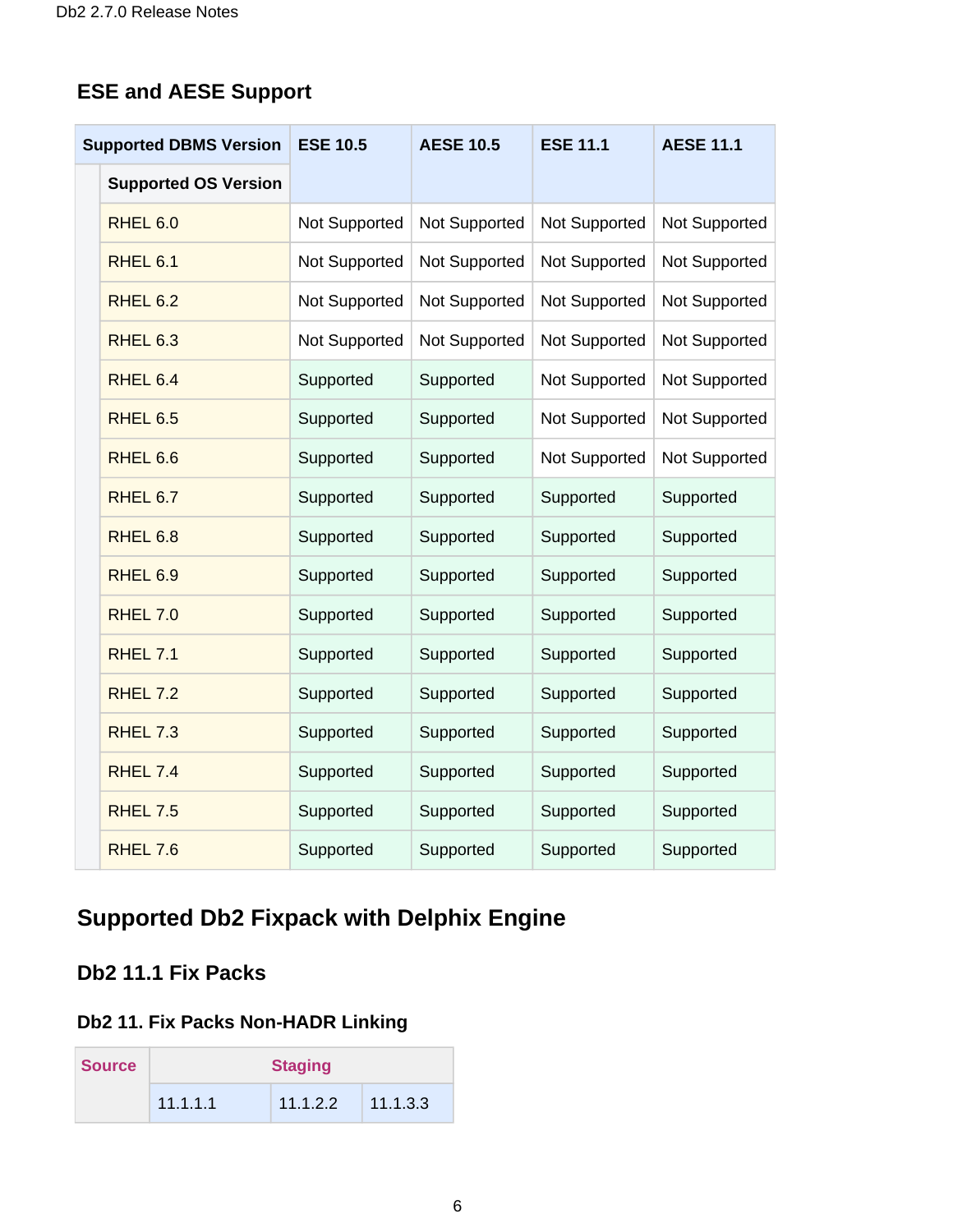| $11.1.1.1$ Supported                       | Supported   Supported |  |
|--------------------------------------------|-----------------------|--|
| 11.1.2.2 Not Supported Supported Supported |                       |  |
| 11.1.3.3 Not Supported Supported Supported |                       |  |

#### <span id="page-6-0"></span>**Db2 11. Fix Packs HADR Linking**

| <b>Source</b> | <b>Staging</b>         |                       |          |  |  |  |  |  |
|---------------|------------------------|-----------------------|----------|--|--|--|--|--|
|               | 11.1.1.1               | 11.1.2.2              | 11.1.3.3 |  |  |  |  |  |
| 11.1.1.1      | Supported              | Supported   Supported |          |  |  |  |  |  |
|               | 11.1.2.2 Not Supported | Supported   Supported |          |  |  |  |  |  |
| 11.1.3.3      | Not Supported          | Supported   Supported |          |  |  |  |  |  |

### <span id="page-6-1"></span>**Db2 11. Fix Packs Provisioning**

| <b>Staging</b> | <b>Target</b>                     |                       |          |  |  |  |  |  |
|----------------|-----------------------------------|-----------------------|----------|--|--|--|--|--|
|                | 11.1.1.1                          | 11.1.2.2              | 11.1.3.3 |  |  |  |  |  |
| 11.1.1.1       | Supported                         | Supported   Supported |          |  |  |  |  |  |
| 11.1.2.2       | Not Supported                     | Supported   Supported |          |  |  |  |  |  |
| 11.1.3.3       | Not Supported Supported Supported |                       |          |  |  |  |  |  |

#### <span id="page-6-2"></span>**Db2 10.5 Fix Packs**

#### <span id="page-6-3"></span>**Db2 10.5 Fix Packs - NON HADR linking**

| <b>Source</b> |          | <b>Staging</b>                                                                                     |          |          |          |          |          |          |          |  |
|---------------|----------|----------------------------------------------------------------------------------------------------|----------|----------|----------|----------|----------|----------|----------|--|
|               | 10.5.0.1 | 10.5.0.2                                                                                           | 10.5.0.3 | 10.5.0.4 | 10.5.0.5 | 10.5.0.6 | 10.5.0.7 | 10.5.0.8 | 10.5.0.9 |  |
|               |          | 10.5.0.1 Supported Supported Supported Supported Supported Supported Supported Supported Supported |          |          |          |          |          |          |          |  |
|               |          | 10.5.0.2 Supported Supported Supported Supported Supported Supported Supported Supported Supported |          |          |          |          |          |          |          |  |
|               |          | 10.5.0.3 Supported Supported Supported Supported Supported Supported Supported Supported Supported |          |          |          |          |          |          |          |  |
|               |          | 10.5.0.4 Supported Supported Supported Supported Supported Supported Supported Supported Supported |          |          |          |          |          |          |          |  |
|               |          | 10.5.0.5 Supported Supported Supported Supported Supported Supported Supported Supported Supported |          |          |          |          |          |          |          |  |
|               |          | 10.5.0.6 Supported Supported Supported Supported Supported Supported Supported Supported Supported |          |          |          |          |          |          |          |  |
|               |          | 10.5.0.7 Supported Supported Supported Supported Supported Supported Supported Supported Supported |          |          |          |          |          |          |          |  |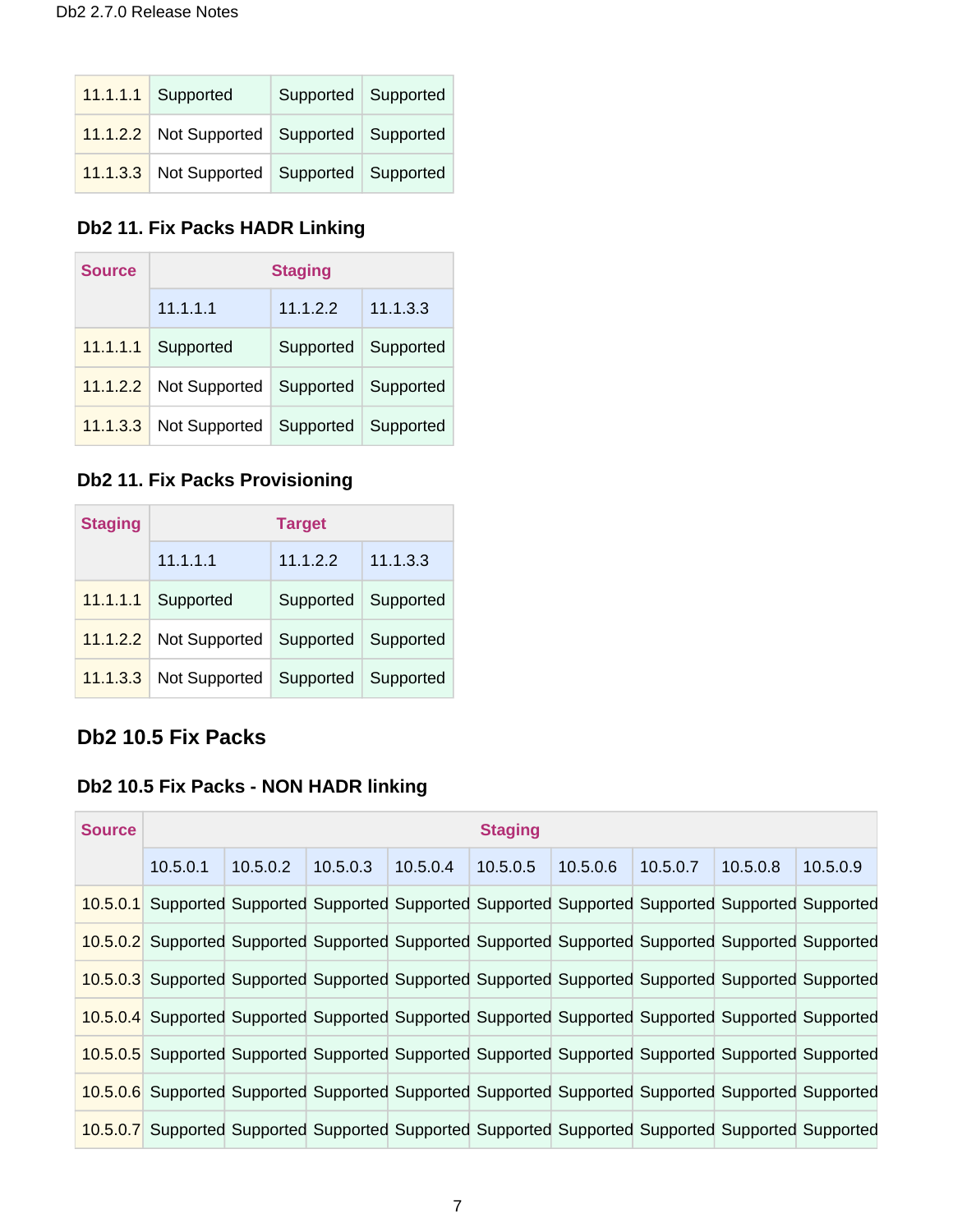|  |  |  |  | 10.5.0.8 Supported Supported Supported Supported Supported Supported Supported Supported Supported |
|--|--|--|--|----------------------------------------------------------------------------------------------------|
|  |  |  |  | 10.5.0.9 Supported Supported Supported Supported Supported Supported Supported Supported Supported |

#### <span id="page-7-0"></span>**Db2 10.5 Fix Packs - HADR Linking**

| <b>Source</b>  |                         |                         |                         |                         | <b>Staging</b>          |                                                             |                         |                               |               |
|----------------|-------------------------|-------------------------|-------------------------|-------------------------|-------------------------|-------------------------------------------------------------|-------------------------|-------------------------------|---------------|
|                | 10.5.0.1                | 10.5.0.2                | 10.5.0.3                | 10.5.0.4                | 10.5.0.5                | 10.5.0.6                                                    | 10.5.0.7                | 10.5.0.8                      | 10.5.0<br>.9  |
| 10.5.0.1       | Supported               | <b>Not</b><br>Supported | <b>Not</b><br>Supported | <b>Not</b><br>Supported | <b>Not</b><br>Supported |                                                             |                         | Supported Supported Supported | Suppo<br>rted |
| 10.5.0.2       | <b>Not</b><br>Supported | Supported Not           | Supported               | <b>Not</b><br>Supported |                         | Supported Supported Supported Supported                     |                         |                               | Suppo<br>rted |
| 10.5.0.3       | Not<br>Supported        | <b>Not</b><br>Supported |                         |                         |                         | Supported Supported Supported Supported Supported Supported |                         |                               | Suppo<br>rted |
| $10.5.0.4$ Not | Supported               | <b>Not</b><br>Supported | <b>Not</b><br>Supported | Supported Not           | Supported               |                                                             |                         | Supported Supported Supported | Suppo<br>rted |
| 10.5.0.5 Not   | Supported               | <b>Not</b><br>Supported | Not<br>Supported        | <b>Not</b><br>Supported | Supported Not           | Supported                                                   |                         | Supported Supported           | Suppo<br>rted |
| 10.5.0.6       | <b>Not</b><br>Supported | <b>Not</b><br>Supported | <b>Not</b><br>Supported | <b>Not</b><br>Supported | <b>Not</b><br>Supported |                                                             |                         | Supported Supported Supported | Suppo<br>rted |
| 10.5.0.7 Not   | Supported               | <b>Not</b><br>Supported | <b>Not</b><br>Supported | <b>Not</b><br>Supported | <b>Not</b><br>Supported | <b>Not</b><br>Supported                                     |                         | Supported Supported           | Suppo<br>rted |
| 10.5.0.8       | <b>Not</b><br>Supported | <b>Not</b><br>Supported | <b>Not</b><br>Supported | <b>Not</b><br>Supported | <b>Not</b><br>Supported | <b>Not</b><br>Supported                                     | <b>Not</b><br>Supported | Supported                     | Suppo<br>rted |
| 10.5.0.9       | <b>Not</b><br>Supported | <b>Not</b><br>Supported | <b>Not</b>              | <b>Not</b>              | <b>Not</b>              | <b>Not</b><br>Supported Supported Supported Supported       | <b>Not</b><br>Supported | <b>Not</b><br>Supported       | Suppo<br>rted |

#### <span id="page-7-1"></span>**Db2 10.5 Fick Packs HADR-NON HADR Provision**

| <b>Staging</b> | <b>Target</b>                                                                                      |          |          |          |          |          |          |          |                                                                                           |
|----------------|----------------------------------------------------------------------------------------------------|----------|----------|----------|----------|----------|----------|----------|-------------------------------------------------------------------------------------------|
|                | 10.5.0.1                                                                                           | 10.5.0.2 | 10.5.0.3 | 10.5.0.4 | 10.5.0.5 | 10.5.0.6 | 10.5.0.7 | 10.5.0.8 | 10.5.0.9                                                                                  |
| 10.5.0.1       |                                                                                                    |          |          |          |          |          |          |          | Supported Supported Supported Supported Supported Supported Supported Supported Supported |
|                | 10.5.0.2 Supported Supported Supported Supported Supported Supported Supported Supported Supported |          |          |          |          |          |          |          |                                                                                           |
|                | 10.5.0.3 Supported Supported Supported Supported Supported Supported Supported Supported Supported |          |          |          |          |          |          |          |                                                                                           |
|                | 10.5.0.4 Supported Supported Supported Supported Supported Supported Supported Supported Supported |          |          |          |          |          |          |          |                                                                                           |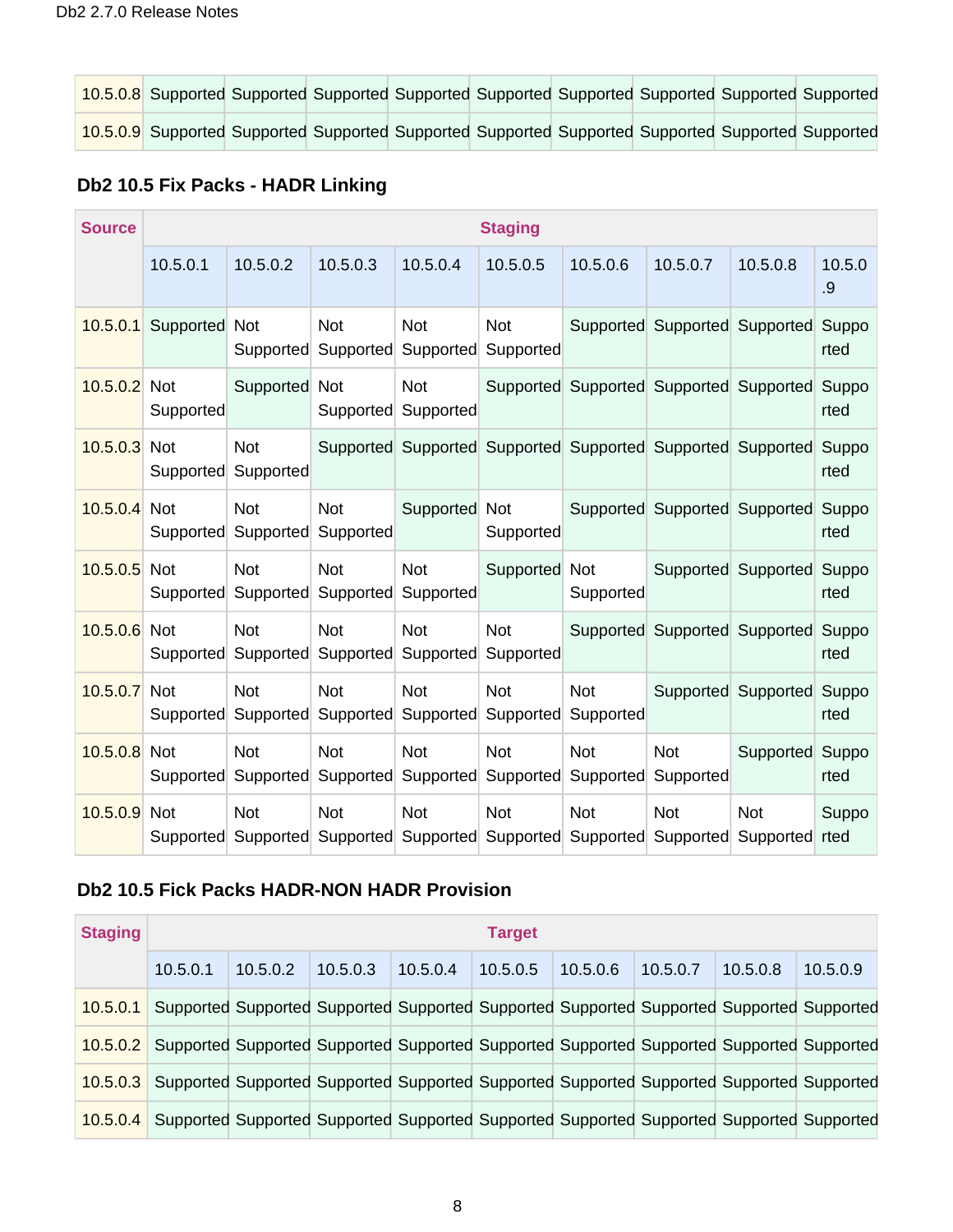|          | 10.5.0.5 Supported Supported Supported Supported Supported Supported Supported Supported Supported |  |  |  |  |
|----------|----------------------------------------------------------------------------------------------------|--|--|--|--|
|          | 10.5.0.6 Supported Supported Supported Supported Supported Supported Supported Supported Supported |  |  |  |  |
| 10.5.0.7 | Supported Supported Supported Supported Supported Supported Supported Supported Supported          |  |  |  |  |
|          | 10.5.0.8 Supported Supported Supported Supported Supported Supported Supported Supported Supported |  |  |  |  |
|          | 10.5.0.9 Supported Supported Supported Supported Supported Supported Supported Supported Supported |  |  |  |  |

### <span id="page-8-0"></span>**Advanced Interactive eXecutive (AIX)**

|                               |                             | <b>ESE 10.5</b> | <b>AESE 10.5</b> | <b>ESE 11.1</b> | <b>AESE 11.1</b> |  |
|-------------------------------|-----------------------------|-----------------|------------------|-----------------|------------------|--|
| <b>Supported DBMS Version</b> |                             |                 |                  |                 |                  |  |
|                               | <b>Supported OS Version</b> |                 |                  |                 |                  |  |
|                               | <b>AIX 6.1</b>              | Not Supported   | Not Supported    | N/A             | N/A              |  |
|                               | <b>AIX 7.1</b>              | Supported       | Supported        | Supported       | Supported        |  |
|                               | <b>AIX 7.2</b>              | Supported       | Supported        | Supported       | Supported        |  |

### <span id="page-8-1"></span>**Plugin/Delphix Engine Compatibility**

Plugins should be installed on compatible Delphix Engines per the table below:

| <b>Delphix</b><br><b>Engine</b> | D <sub>b</sub> 2<br>2.0.1 | D <sub>b</sub> 2<br>2.1.0 | D <sub>b</sub> 2<br>2.2.1 | D <sub>b</sub> 2<br>2.3.0 | D <sub>b</sub> 2<br>2.4.0 | D <sub>b</sub> 2<br>2.4.1 | Db2 2.<br>4.2 | $Db2_2$ .<br>5.1 | Db2_2.<br>6.0 | Db2 2.<br>6.1 | Db2_2.<br>7.0 |
|---------------------------------|---------------------------|---------------------------|---------------------------|---------------------------|---------------------------|---------------------------|---------------|------------------|---------------|---------------|---------------|
| 5.1.x                           | No                        | <b>No</b>                 | <b>No</b>                 | <b>No</b>                 | No                        | <b>No</b>                 | <b>No</b>     | <b>No</b>        | No            | No            | No            |
| 5.2.2.x                         | Yes                       | No                        | No                        | No                        | No                        | No                        | No            | No               | No            | No            | No            |
| 5.2.3.x                         | No                        | Yes                       | Yes                       | Yes                       | No                        | No                        | No            | No               | No            | No            | No            |
| 5.2.4.x                         | No                        | Yes                       | Yes                       | Yes                       | No                        | <b>No</b>                 | No            | No               | No            | No            | No            |
| 5.2.5.x                         | No                        | Yes                       | Yes                       | Yes                       | No                        | No                        | No            | No               | No            | No            | No            |
| 5.2.6.x                         | No                        | Yes                       | Yes                       | Yes                       | No                        | No                        | No            | No               | No            | No            | No            |
| 5.3.0.x                         | No                        | Yes                       | Yes                       | Yes                       | Yes                       | Yes                       | <b>Yes</b>    | Yes              | Yes           | <b>Yes</b>    | Yes           |
| 5.3.1.x                         | No                        | Yes                       | Yes                       | Yes                       | Yes                       | Yes                       | Yes           | Yes              | Yes           | Yes           | Yes           |
| 5.3.2.x                         | No                        | Yes                       | Yes                       | Yes                       | Yes                       | Yes                       | <b>Yes</b>    | Yes              | Yes           | <b>Yes</b>    | Yes           |
| 5.3.3.x                         | No                        | Yes                       | Yes                       | Yes                       | Yes                       | Yes                       | Yes           | Yes              | Yes           | Yes           | Yes           |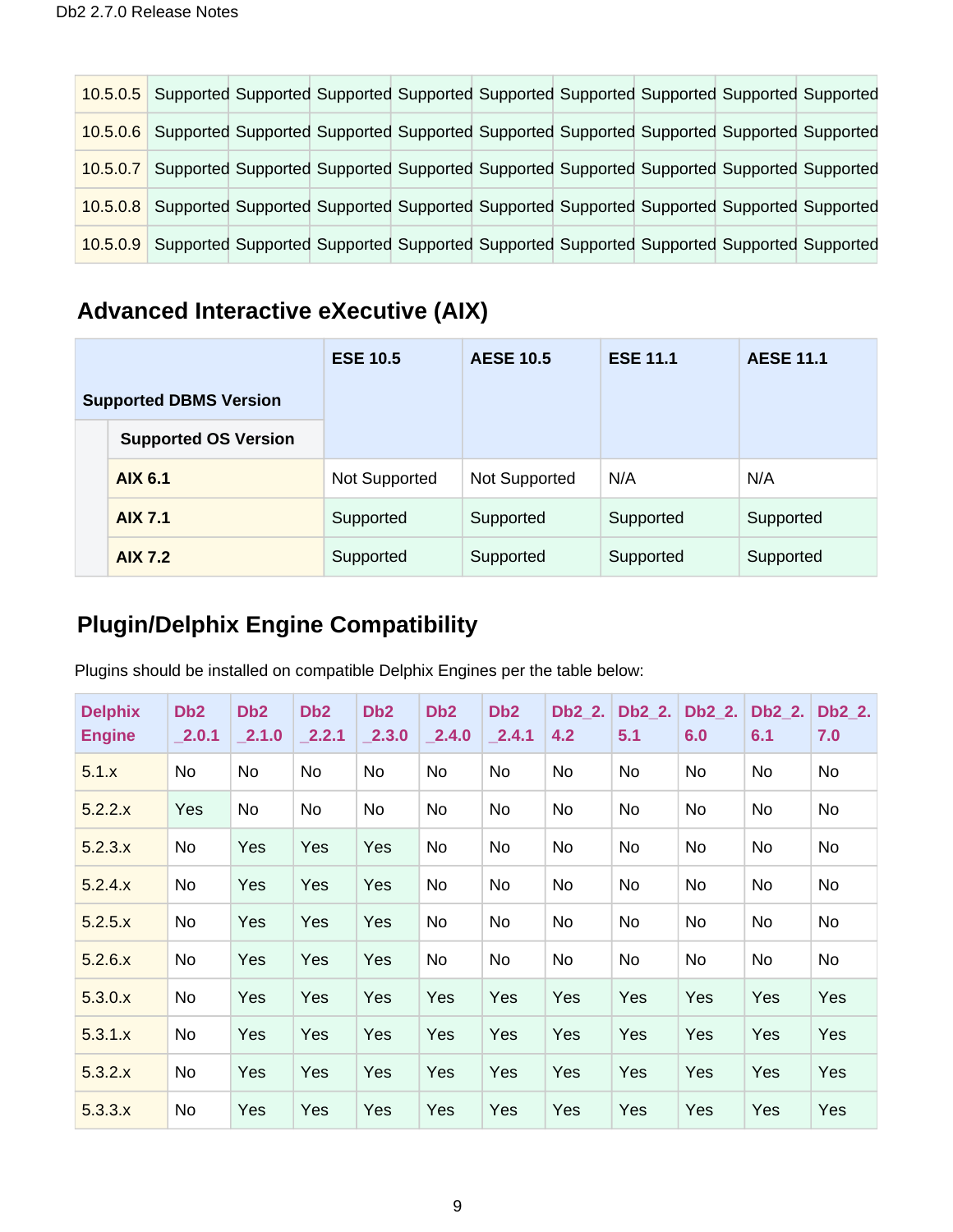| 5.3.4.x | No | Yes | Yes | Yes | Yes | Yes | Yes | Yes | Yes | Yes | Yes |
|---------|----|-----|-----|-----|-----|-----|-----|-----|-----|-----|-----|
| 5.3.5.x | No | Yes | Yes | Yes | Yes | Yes | Yes | Yes | Yes | Yes | Yes |
| 5.3.6.x | No | Yes | Yes | Yes | Yes | Yes | Yes | Yes | Yes | Yes | Yes |

### **Unsupported DB2 Features**

- Db2 9.7 and below
- Db2 Database Partitioning Feature (DPF)
- Db2 pureScale
- Ingestion to DMS Raw Devices
- $\bullet$  V2P

# **Plugin Upgrade Path**

Use the table below to determine the most efficient upgrade path from your current version to the latest version of the Db2 Plugin.

| <b>Your Version</b> | Recommended upgrade path to DB2 2.7.0         |
|---------------------|-----------------------------------------------|
| 2.0.1               | Upgrade to 2.1.0, and follow the paths below. |
| 2.1.0               | Upgrade to 2.2.1, and follow the paths below. |
| 2.2.1               | Upgrade to 2.3.0, and follow the paths below. |
| 2.3.0               | Upgrade to 2.4.0, and follow the paths below. |
| 2.4.0               | Upgrade to 2.5.1, and follow the paths below. |
| 2.4.1               |                                               |
| 2.4.2               |                                               |
| 2.5.1               | Upgrade to 2.6.0, and follow the paths below. |
| 2.6.0               | Upgrade directly to the latest version        |
| 2.6.1               |                                               |